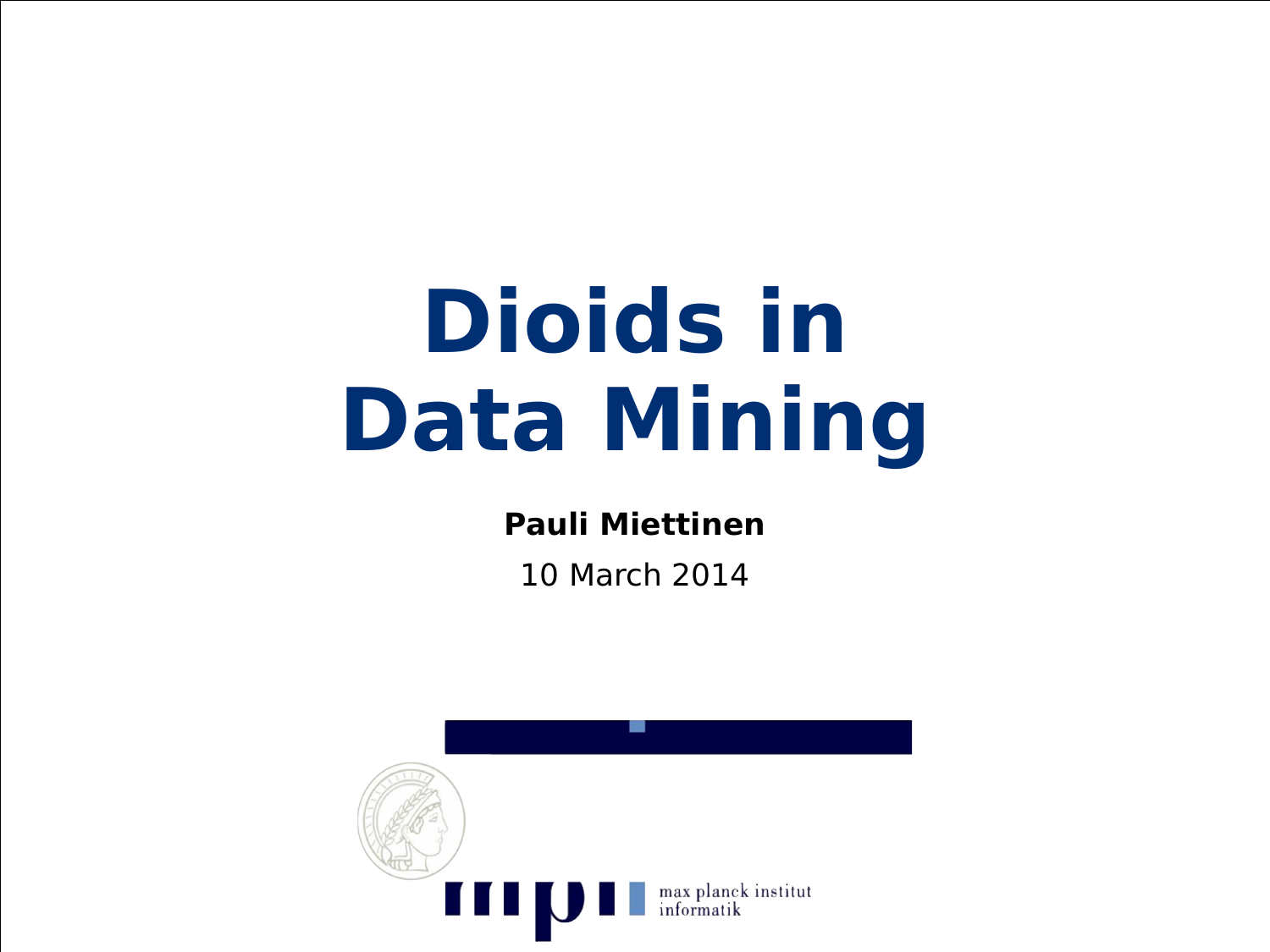#### **What is a dioid?**

- Dioid is not a diode
- Dioid is an **idempotent semiring** *S* = (*A,* ⊕*,* ⊗*,* ⓪, ①)
	- Addition ⊕ is idempotent
		- $a + a = a$  for all  $a \in A$
	- Addition is not invertible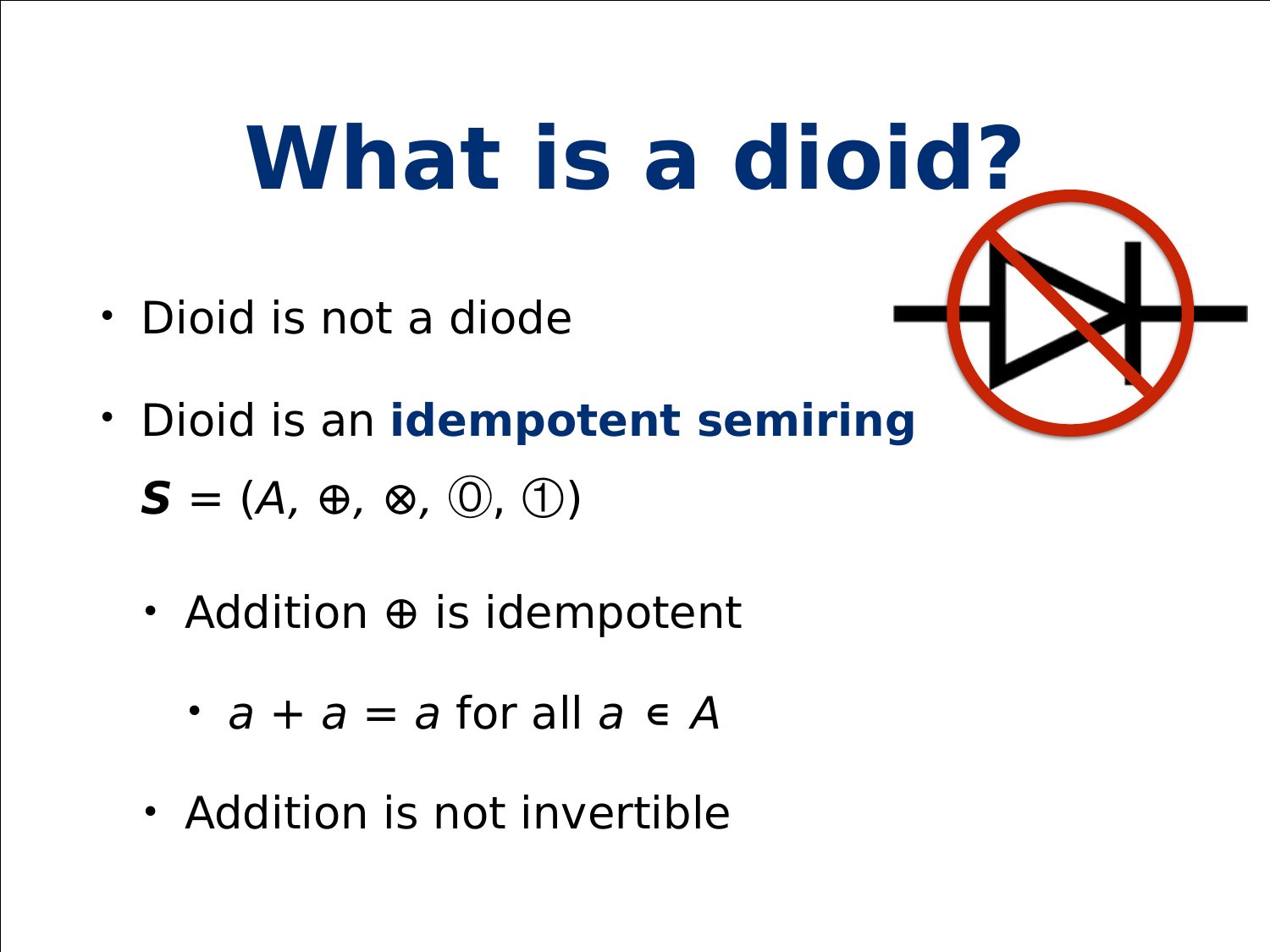# **Why dioids in DM?**

- **• What happens if we replace normal algebra with some dioid?**
	- **•** Non-linear structure
	- Computationally harder problems
- Matrix-factorization type problems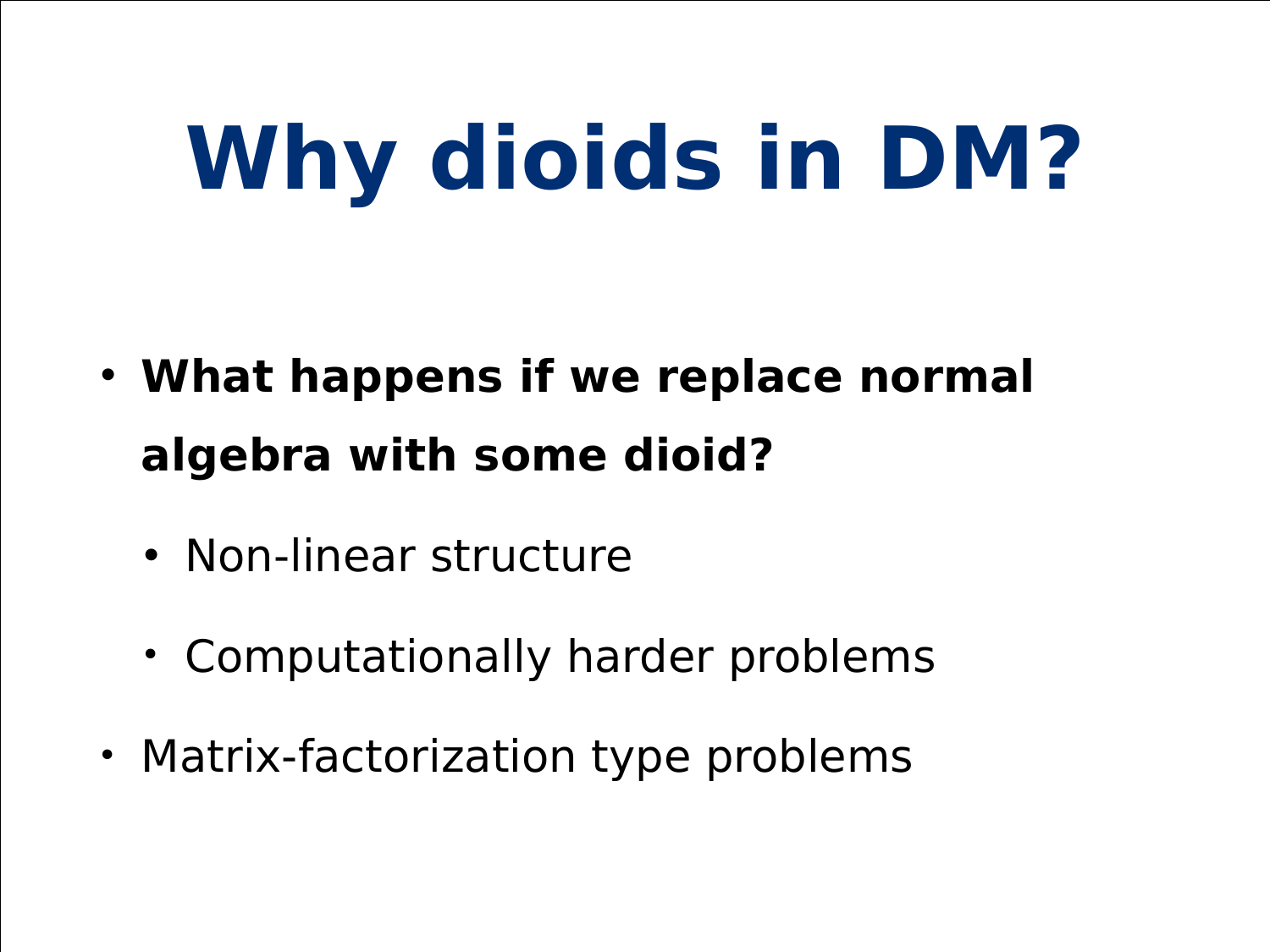**Why matrix factorizations?** • Because I can • Because I can Siegfried said they're a hot topic<br>• MFs model the whole data using sums of topic rank-1 components

• Dioids change how these components interact

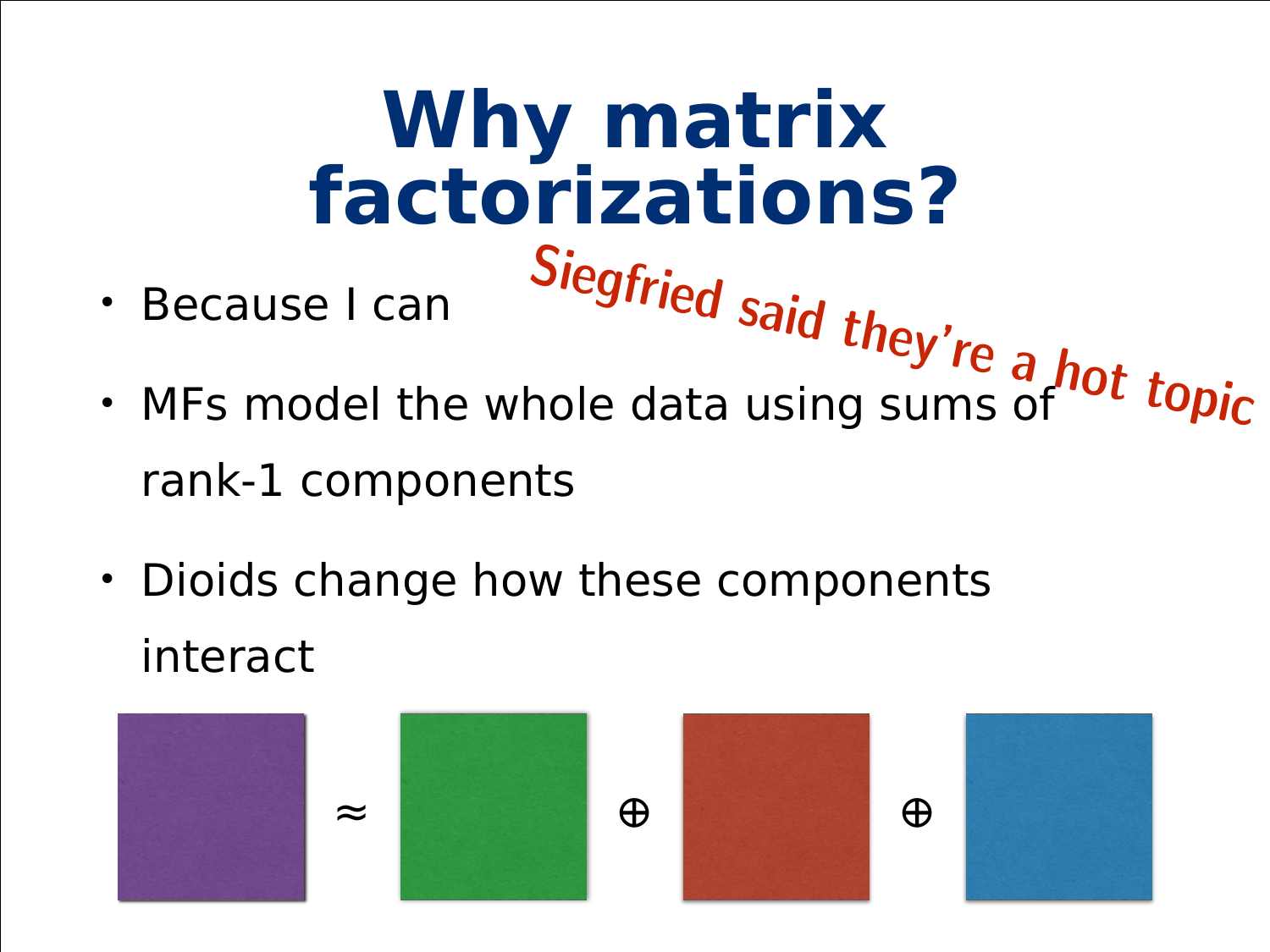## **Some examples (1)**

- The **Boolean algebra**  $B = (\{0,1\}, \vee, \wedge, 0, 1)$ 
	- The **subset lattice**  $L = (2^U, u, n, \emptyset, U)$  is isomorphic to *B<sup>n</sup>*
- The **Boolean matrix factorization** expresses matrix **A** as  $A \approx B \otimes_B C$  where all matrices are Boolean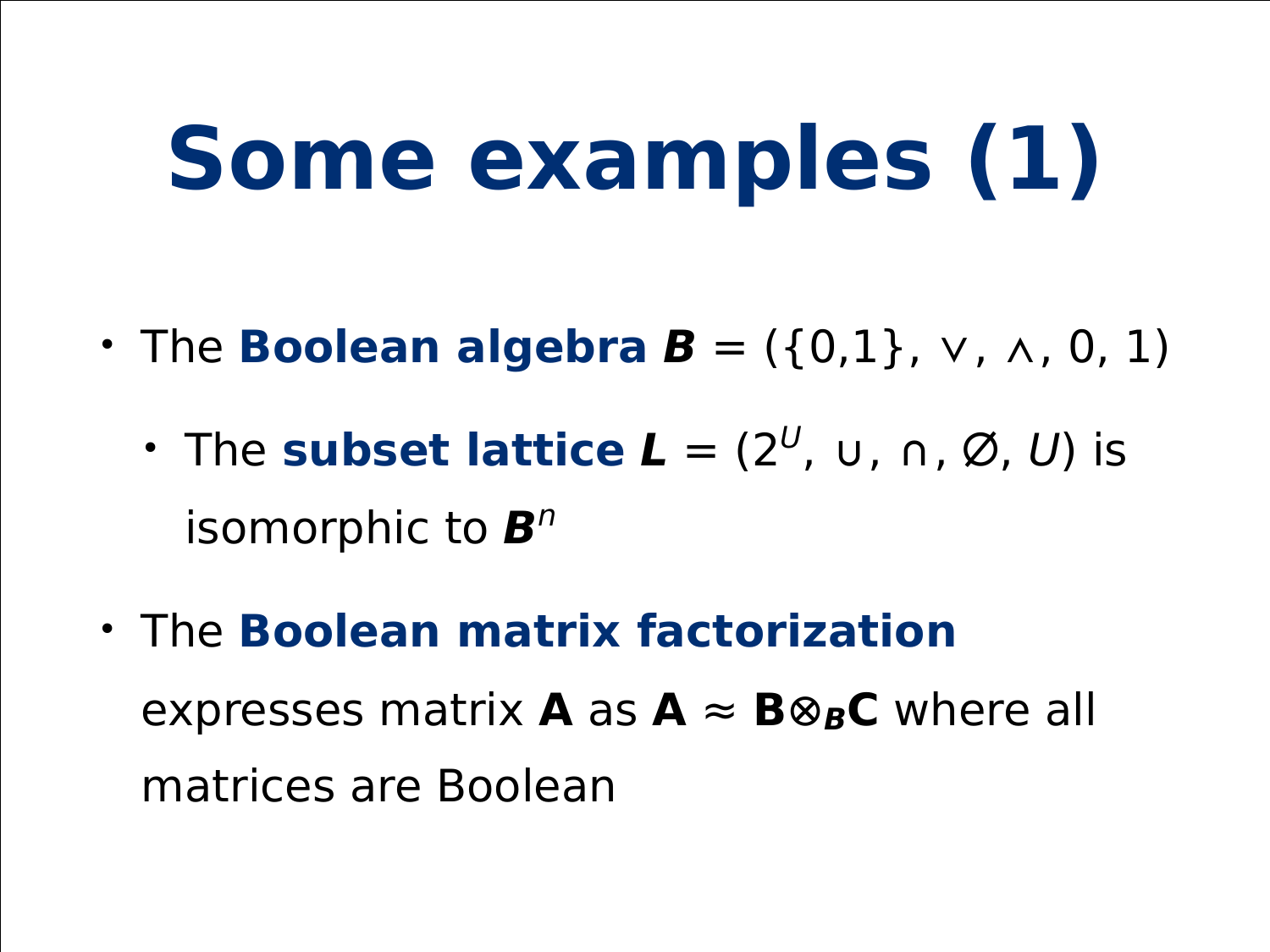#### **BMF** example

 $\begin{pmatrix} 1 & 0 \\ 1 & 1 \\ 0 & 1 \end{pmatrix} = \begin{pmatrix} 1 & 0 \\ 1 & 1 \\ 0 & 1 \end{pmatrix} \otimes_B \begin{pmatrix} 1 & 0 \\ 0 & 1 \end{pmatrix}$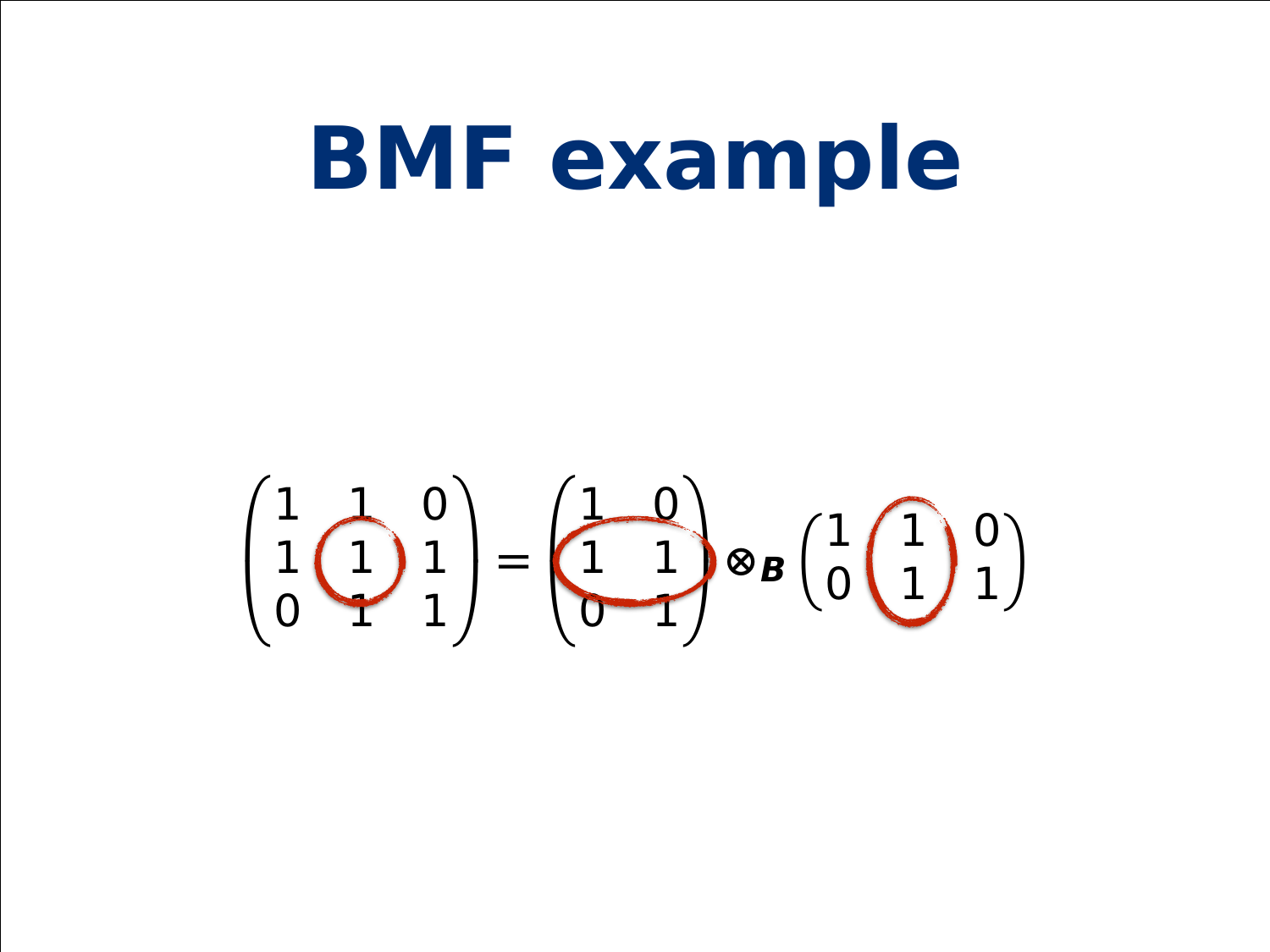## **Some examples (2)**

- **Fuzzy logic**  $F = ([0, 1], max, min, 0, 1)$
- **•** Generalizes (relaxes) Boolean algebra
	- **•** Exact *k*-decomposition under fuzzy logic implies exact *k*-decomposition under Boolean algebra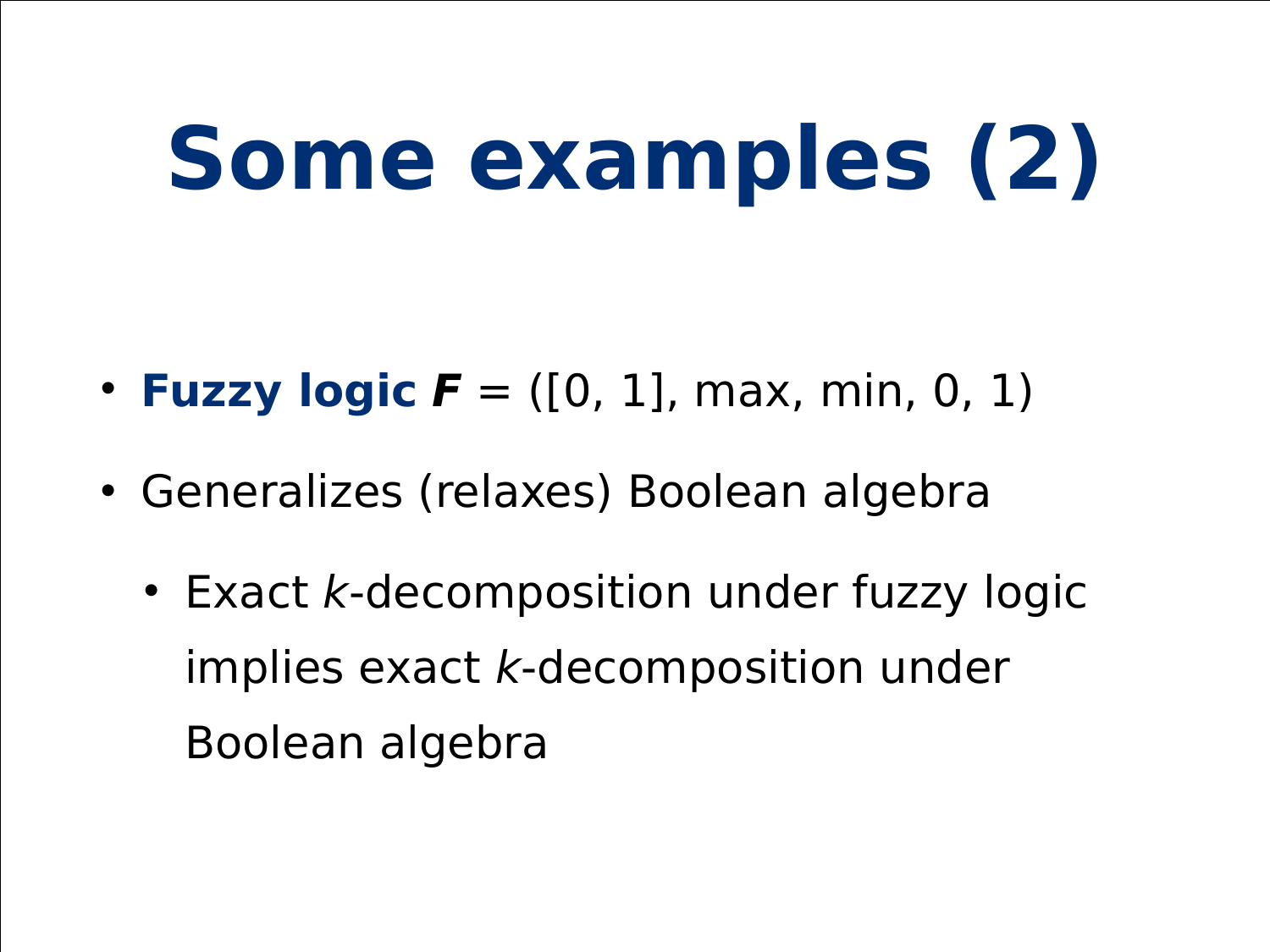#### Fuzzy example

 $\begin{pmatrix} 1 & 1 & 0 & 0 \\ 1 & 1 & 1 & 1 \\ 0 & 1 & 0 & 1 \\ 0 & 1 & 1 & 1 \end{pmatrix} \approx \begin{pmatrix} 1 & 0 \\ 1 & 1 \\ 0 & 1 \end{pmatrix} \otimes F \begin{pmatrix} 1 & 1 & 0 & 1 \\ 0 & 1 & 2/3 & 1 \end{pmatrix}$  $= \begin{pmatrix} 1 & 1 & 0 & 0 \\ 1 & 1 & 2/3 & 1 \\ 0 & 1 & 2/3 & 1 \\ 0 & 1 & 2/3 & 1 \end{pmatrix}$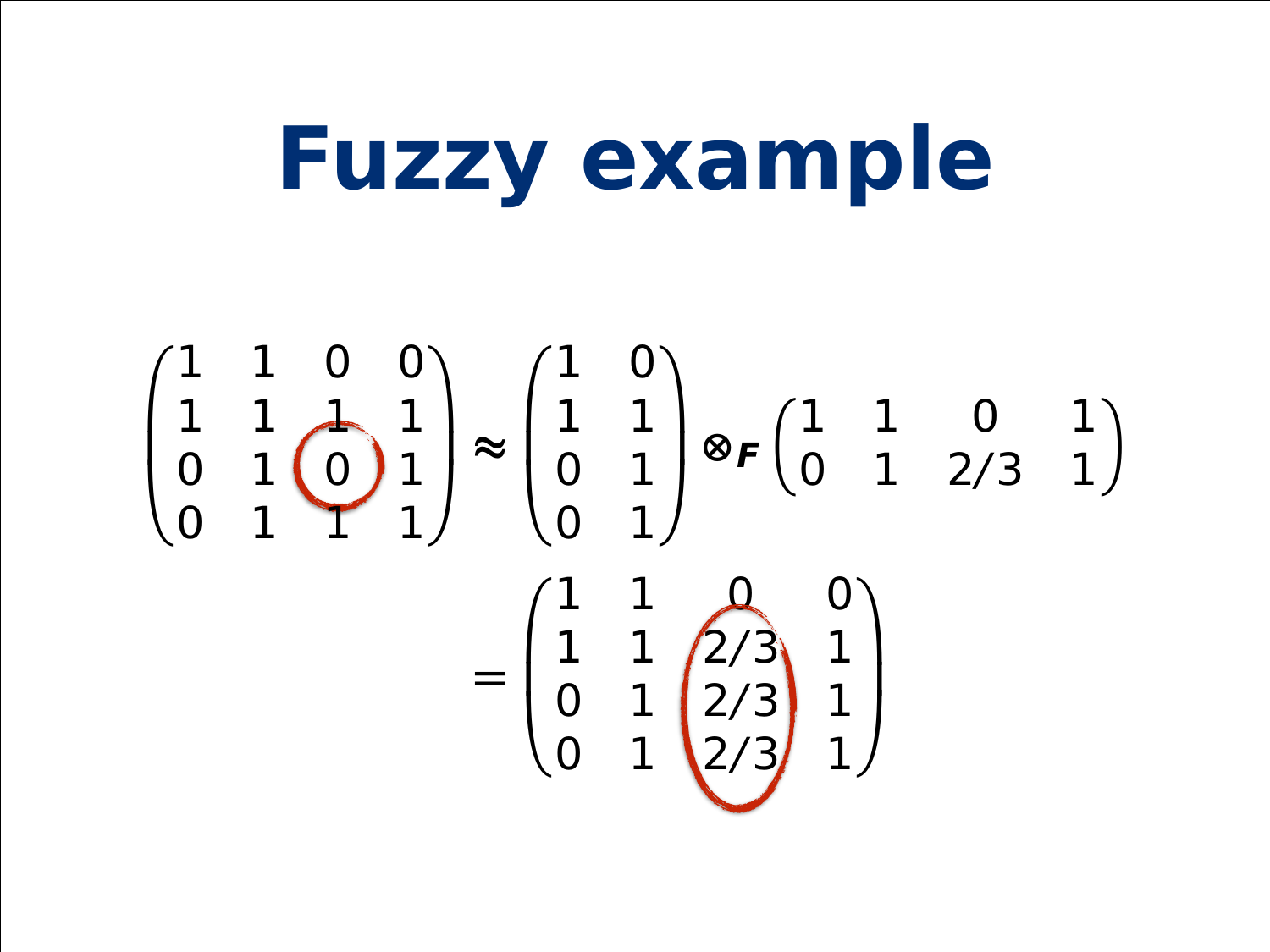## **Some examples (3)**

• The **max-times algebra**

 $M = (\mathbb{R}_{\geq 0}, \max, \times, 0, 1)$ 

- Isomorphic to the **tropical algebra**
	- $T = (\mathbb{R} \cup \{-\infty\}, \max, +, -\infty, 0)$
	- $T = log(M)$  and  $M = exp(T)$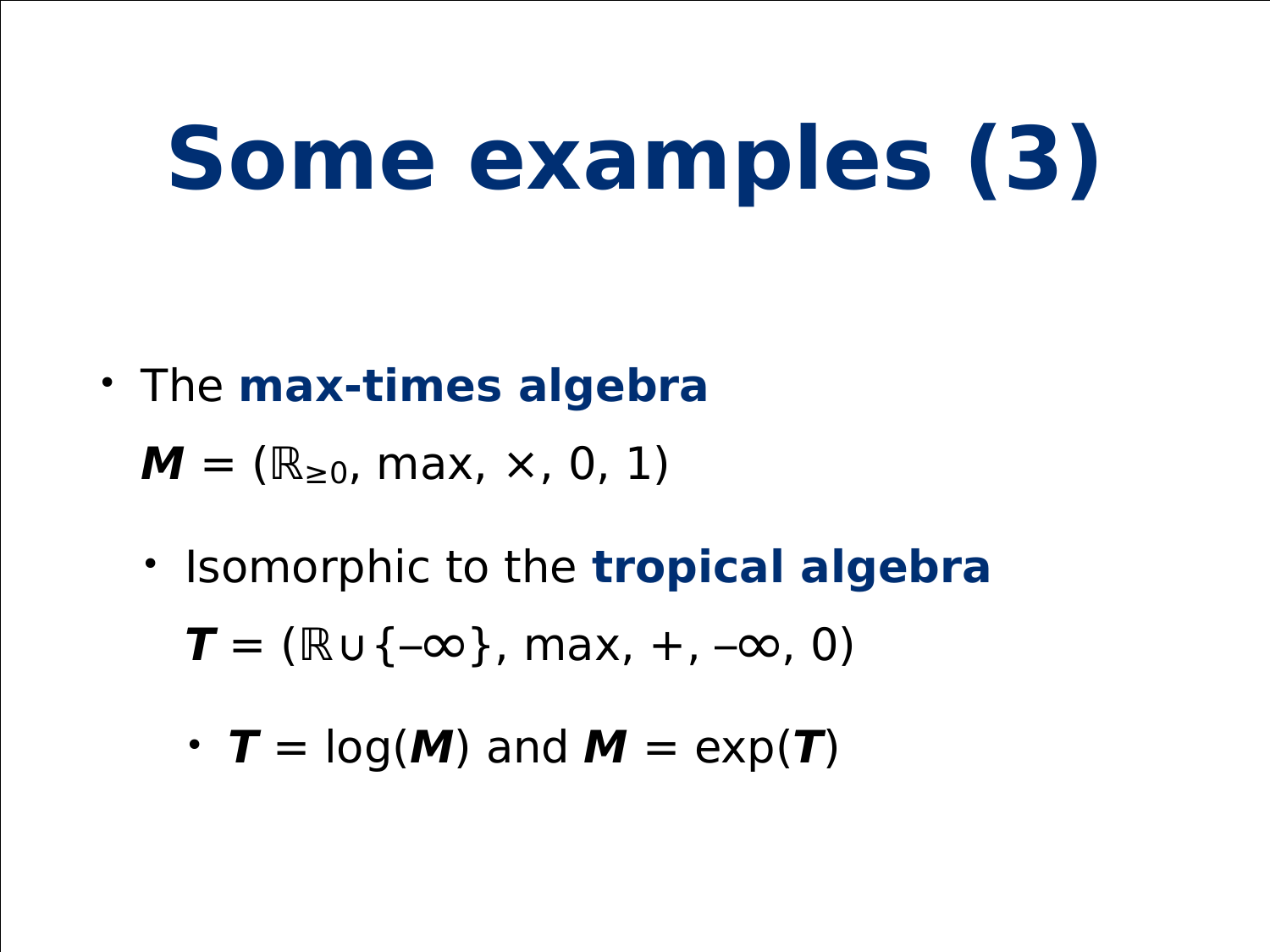## **Why max-times?**

- One interpretation: *Only strongest reason matters*
	- Normal algebra: rating is a linear combination of movie's features
	- Max-times: rating is determined by the most-liked feature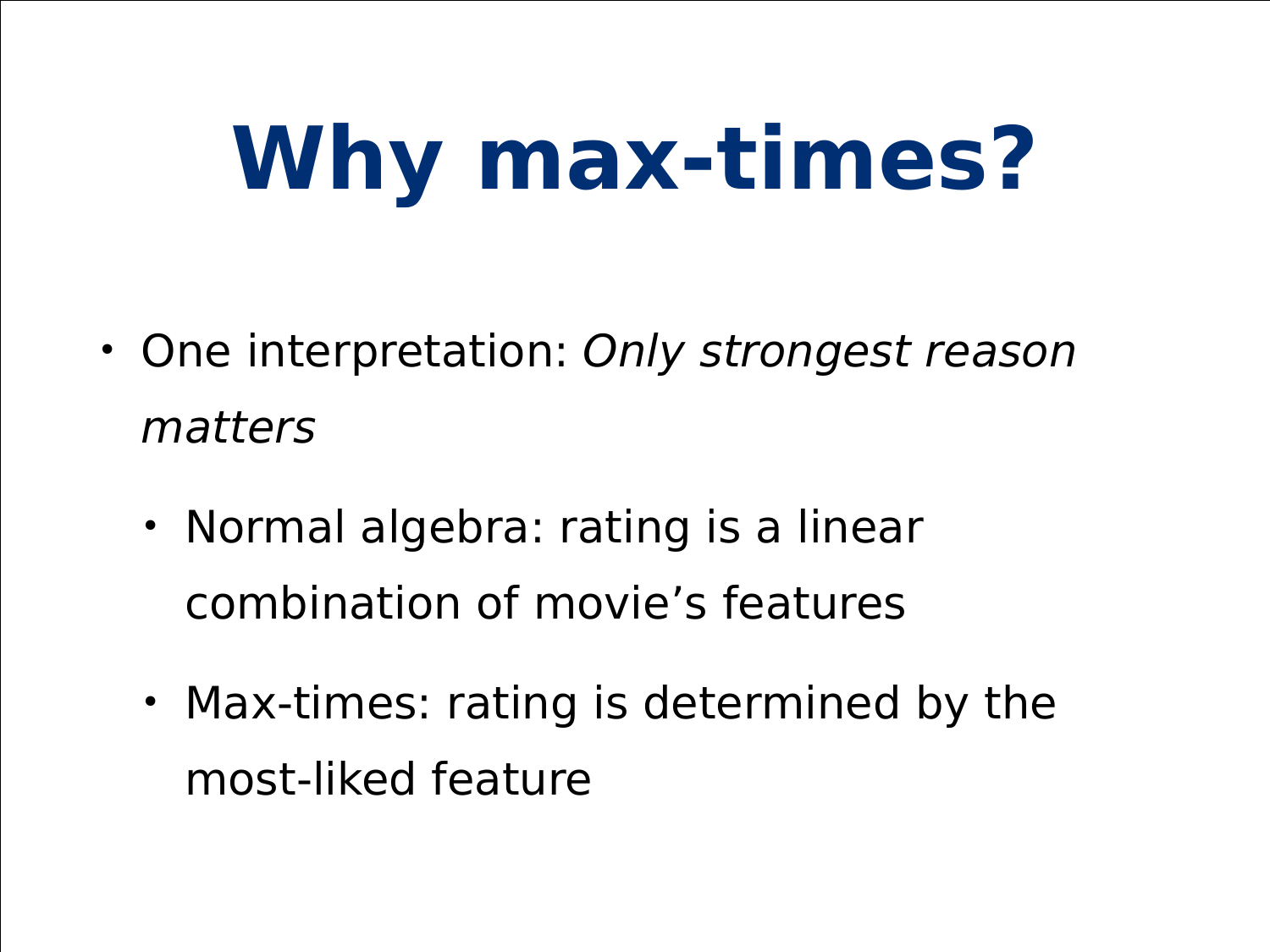#### Max-times example

 $\begin{pmatrix} 1 & 1 & 0 & 0 \\ 1 & 1 & 1 & 1 \\ 0 & 1 & 0 & 1 \\ 0 & 1 & 1 & 1 \end{pmatrix} \approx \begin{pmatrix} 1 & 0 \\ 1 & 1 \\ 0 & 2/3 \\ 0 & 1 \end{pmatrix} \otimes m \begin{pmatrix} 1 & 1 & 0 & 1 \\ 0 & 1 & 2/3 & 1 \end{pmatrix}$  $= \begin{pmatrix} 1 & 1 & 0 & 0 \\ 1 & 1 & 2/3 & 1 \\ 0 & 2/3 & 4/9 & 2/3 \\ 0 & 1 & 2/3 & 1 \end{pmatrix}$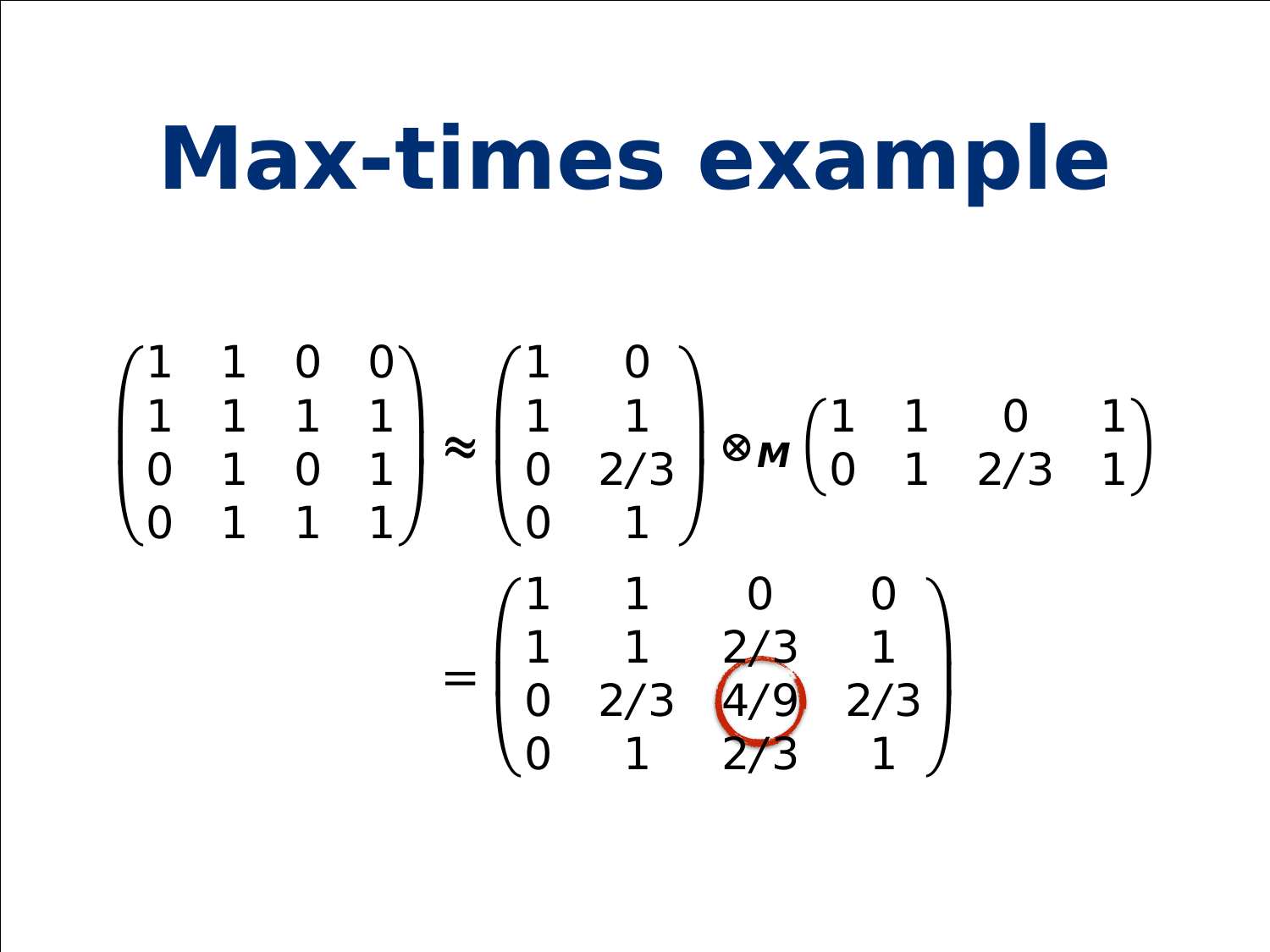## **On max-times algebra**

- Max-times algebra relaxes Boolean algebra (but not fuzzy logic)
- Rank-1 components are "normal"
	- Easy to interpret?
- Not much studied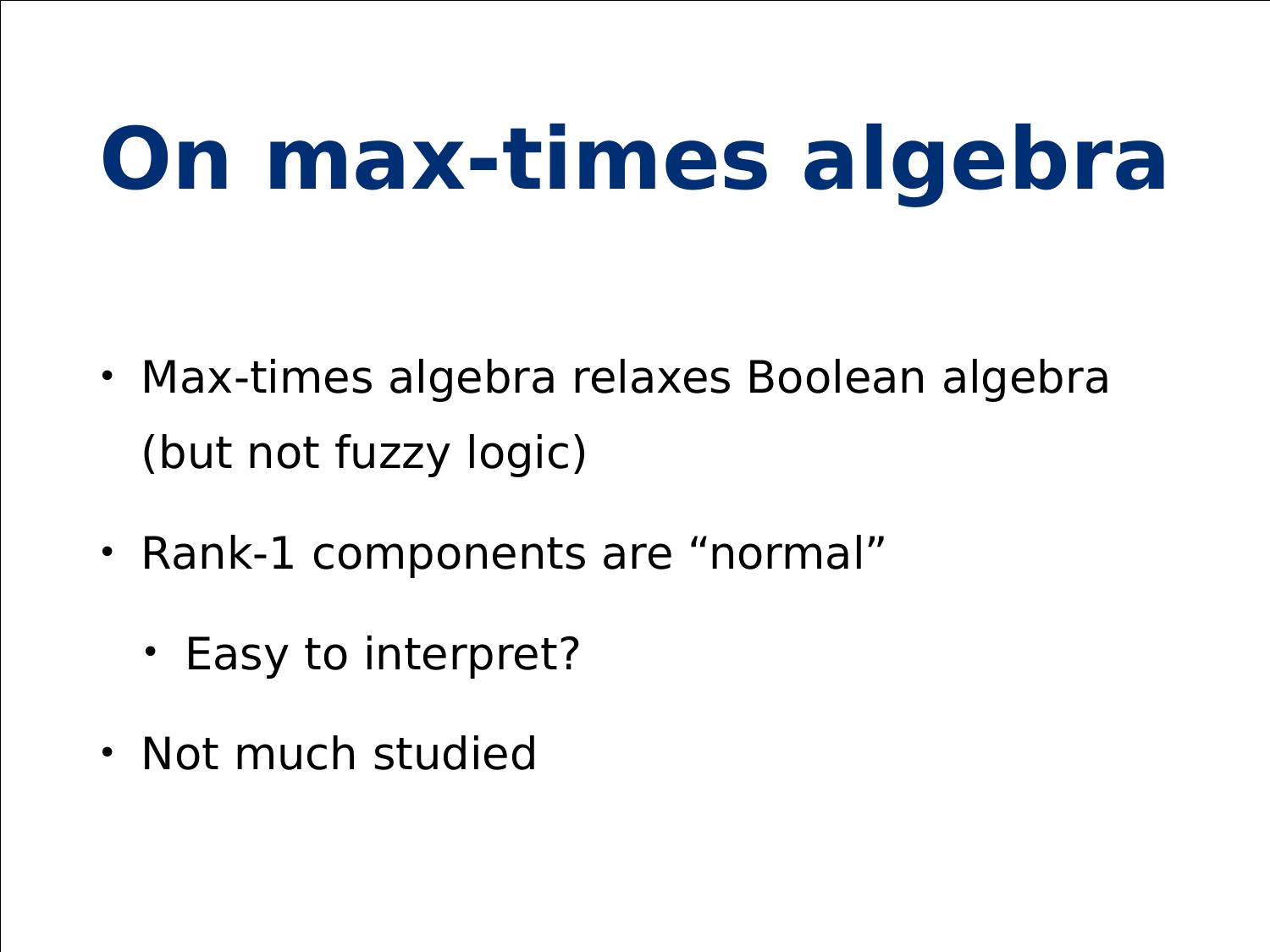# **On tropical algebras**

- A.k.a. max-plus, extremal, maximal algebra
- Much more studied than max-times
	- Can be used to solve max-times problems, but needs care with the errors
		- If  $||X X|| \le \alpha$  in max-plus then  $\|\mathbf{X}' - \mathbf{X}'\| \leq M^2 \alpha$  in max-times, where  $M = \exp(\max_{i,j}\{\boldsymbol{X}_{ij}, \boldsymbol{X}_{ij}\})$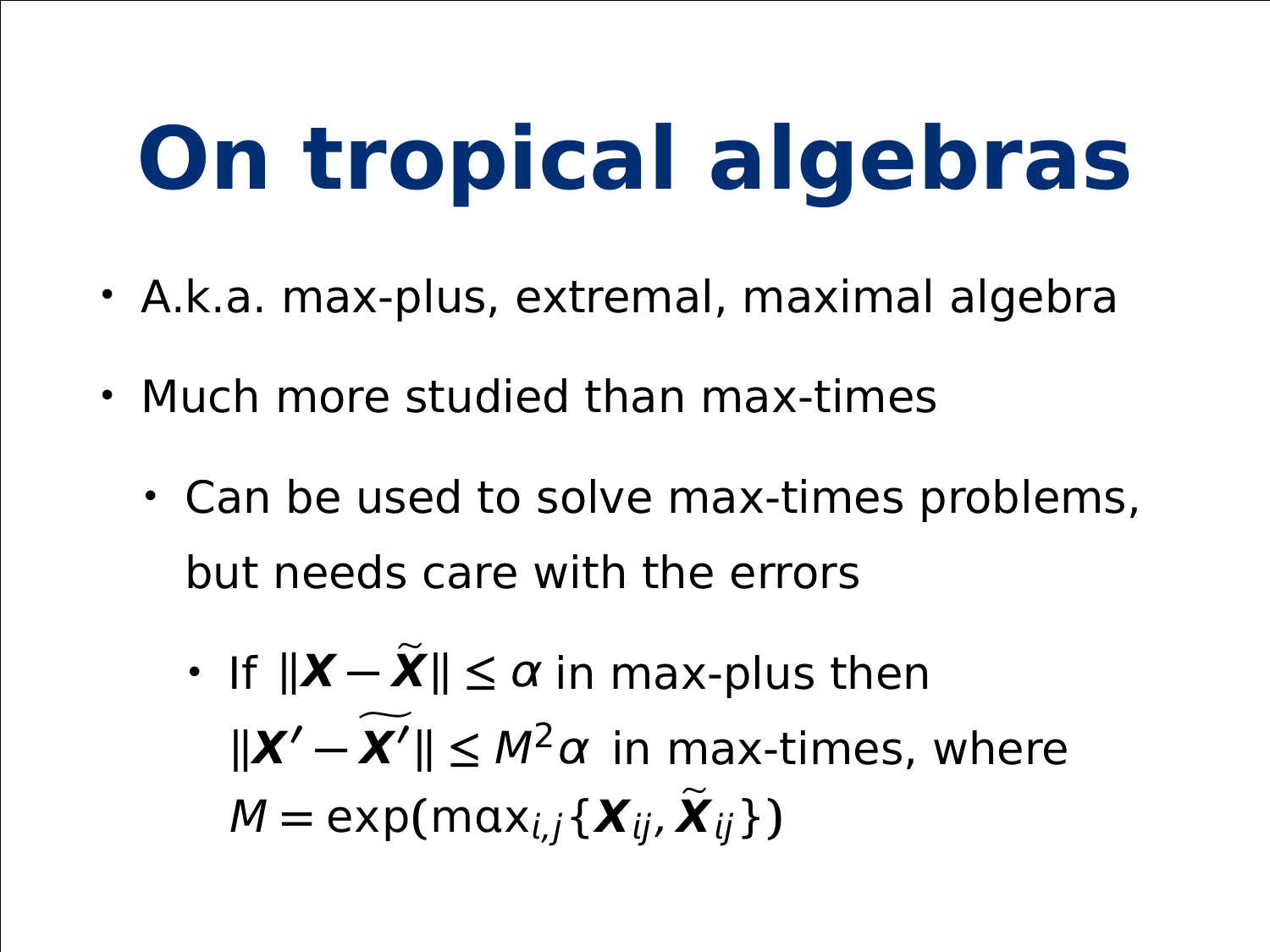#### **More max-plus**

- Max-plus linear functions: *f*(*x*) = *f T* ⊗*x*  $=$  max $\{f_i+x_i\}$ 
	- *f*(α⊗*x* ⊕ β⊗*y*) = α⊗*f*(*x*) ⊕ β⊗*f*(*y*)
- Max-plus eigenvectors and values:  $X \otimes v = \lambda \otimes v$  (max<sub>i</sub>{*x*<sub>ij</sub> + *v*<sub>i</sub>} =  $\lambda$  + *v*<sub>i</sub> for all *i*)
- Max-plus linear systems: *A*⊗*x* = *b*
	- Solving in pseudo-P for integer *A* and *b*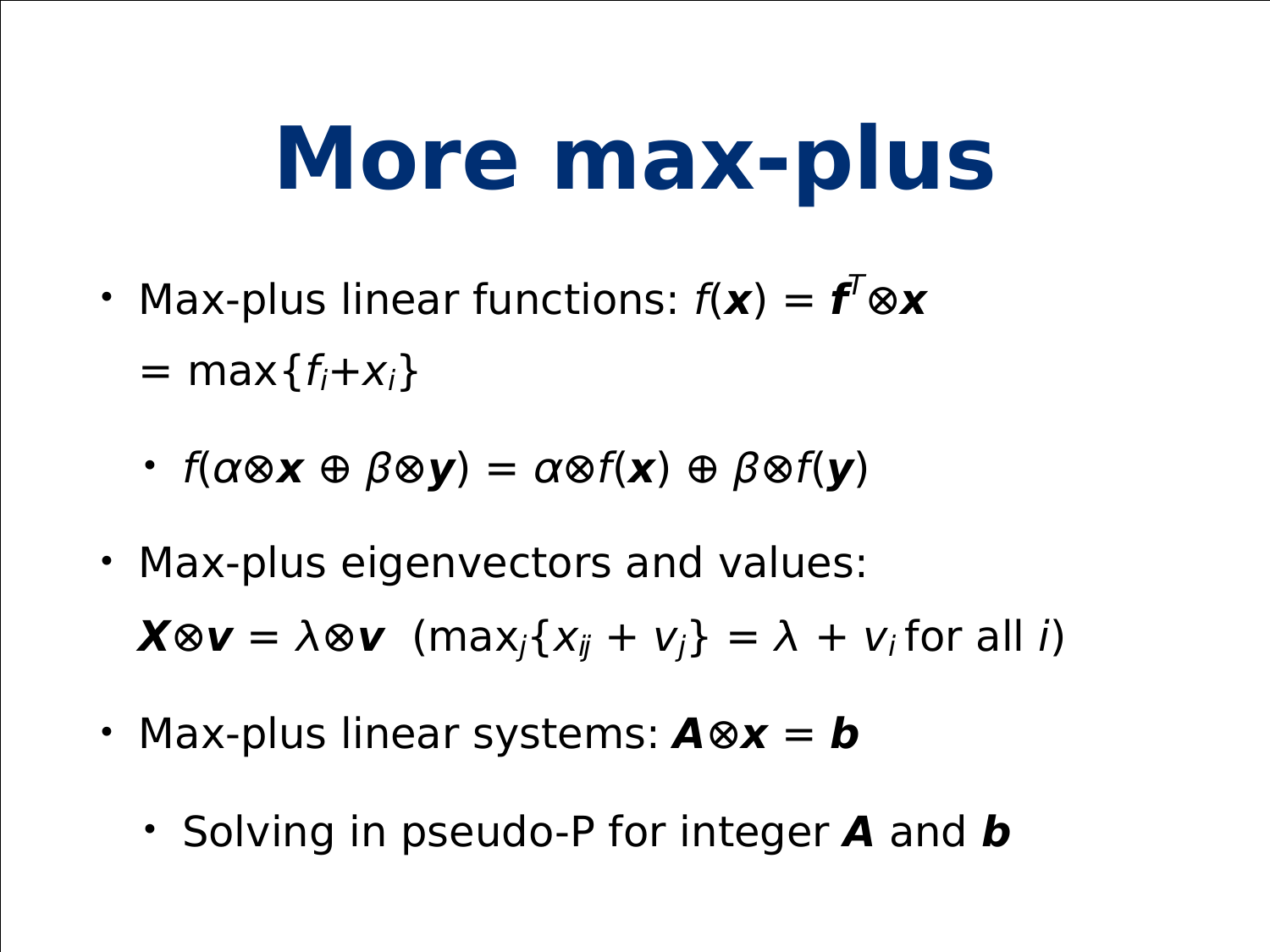#### **Computational complexity**

- If exact *k-*factorization over semiring *K* implies exact *k*-factorization over *B*, then finding the *K*-rank of a matrix is NP-hard (even to approximate)
	- Includes fuzzy, max-times, and tropical
		- N.B. feasibility results in *T* often require finite matrices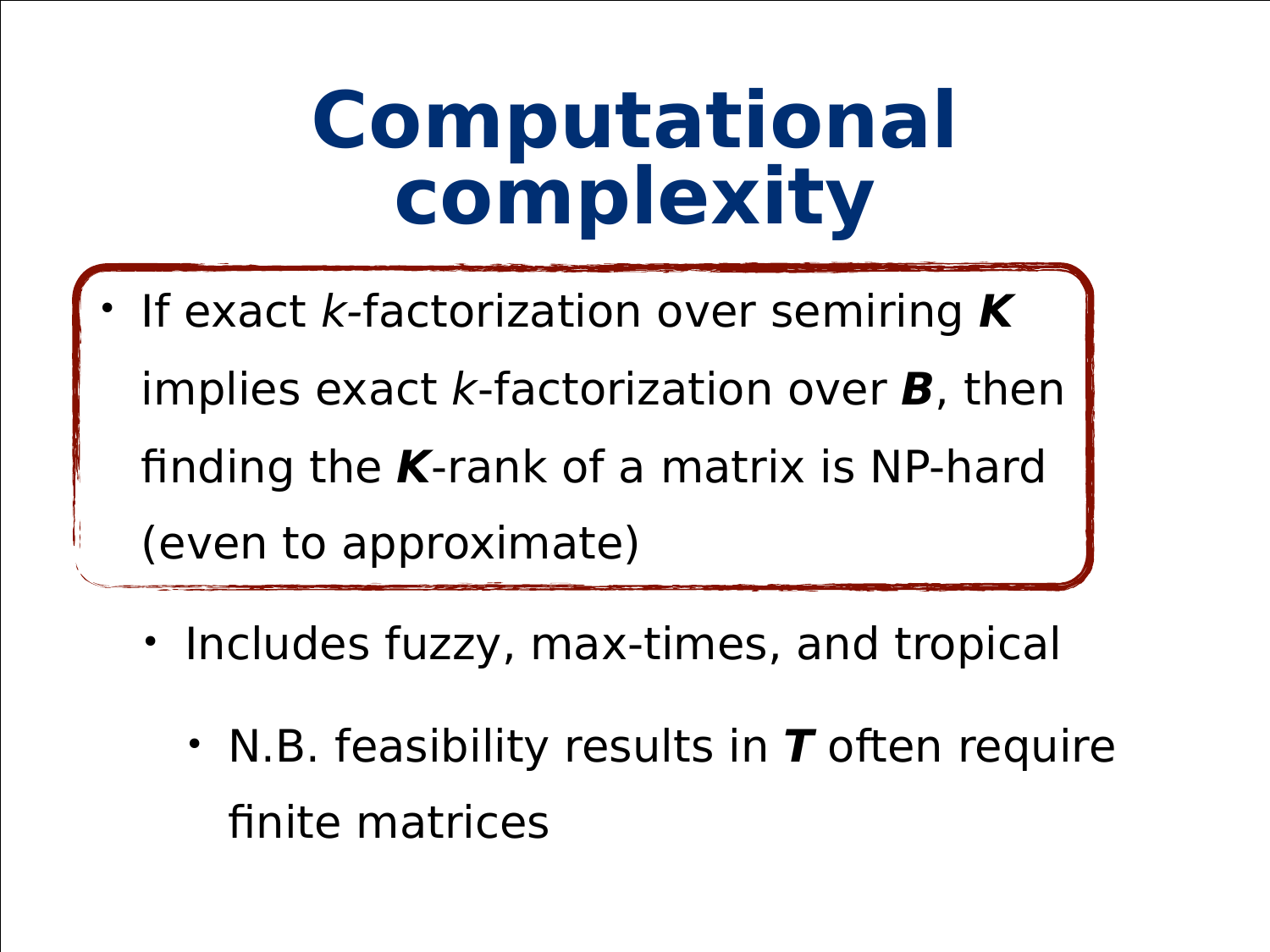#### **Anti-negativity and sparsity**

- A semiring is **anti-negative** if no non-zero element has additive inverse
	- Some dioids are anti-negative, others not
- Anti-negative semirings yield sparse factorizations of sparse data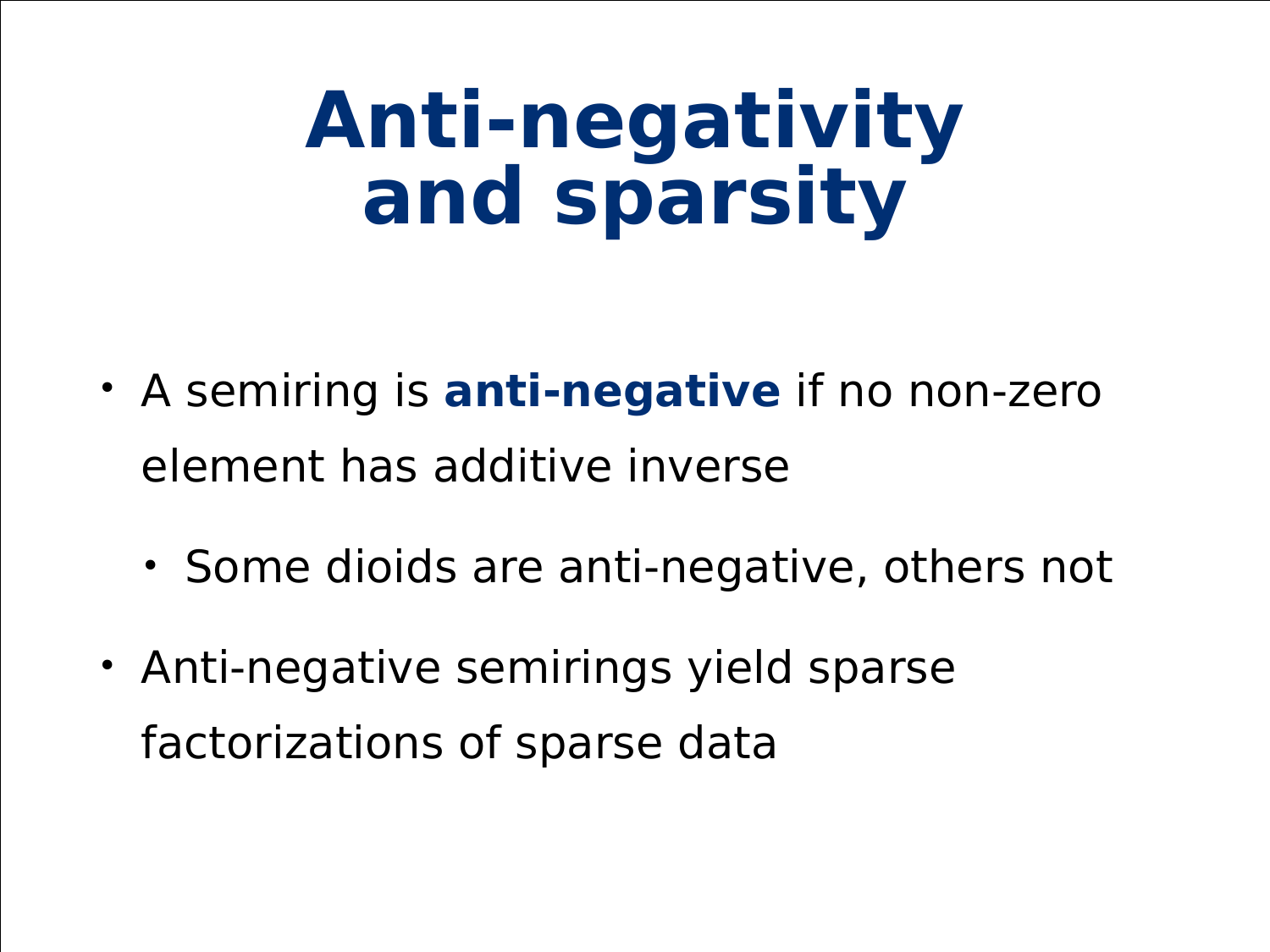#### **Conclusions**

- Idempotent semirings capture non-linear structure
- Some are already used in DM
- More abstract view should help finding connections
- Max-plus algebras can provide tools for other problems